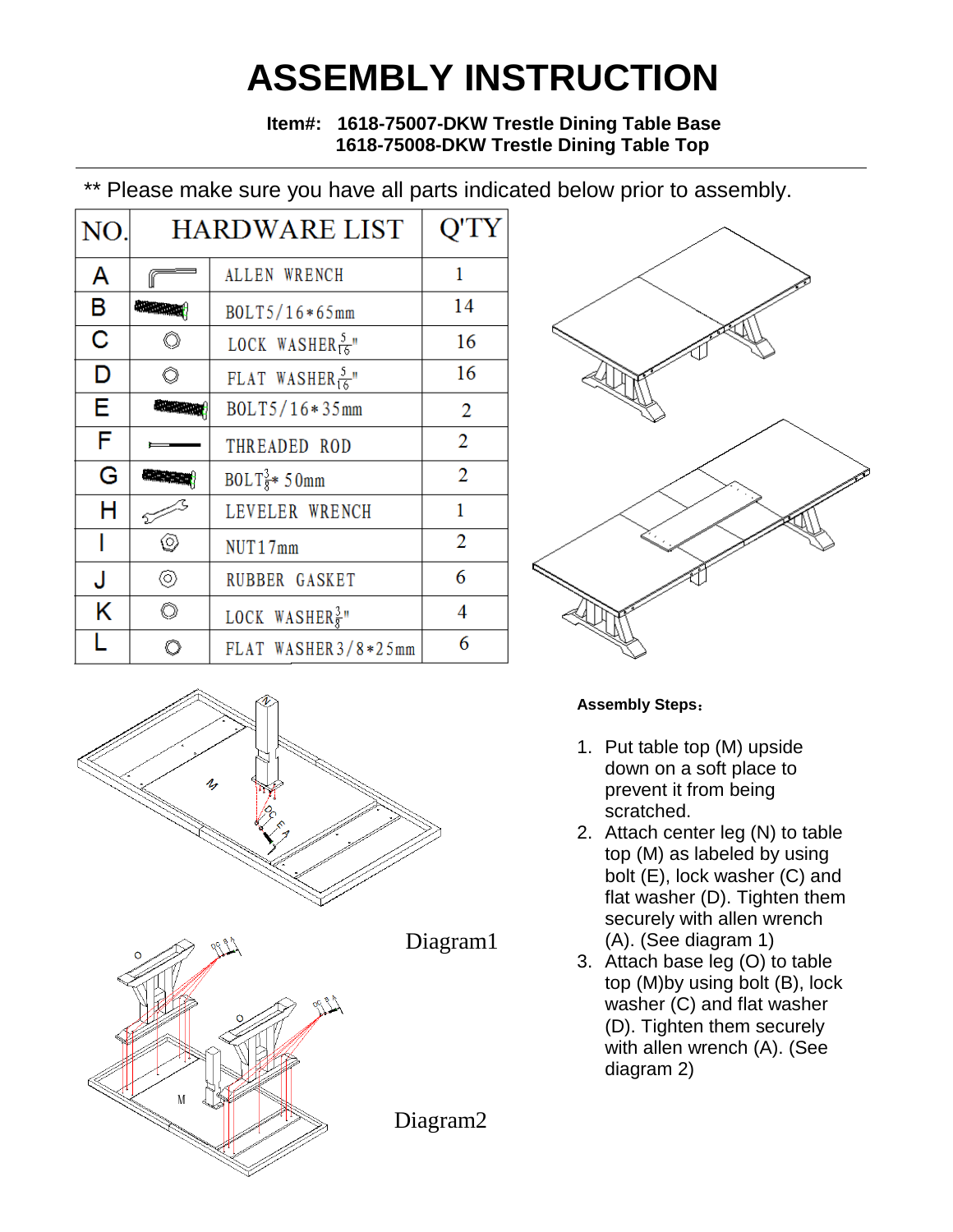

- 4. Insert the stretcher (P) into center hole of table base leg (O) fix it by using bolt (B), lock washer (C) and flat washer (D). Tighten them securely with allen wrench (A). (See diagram 3)
- 5. Repeat step 4 to install another side stretcher(p) into table legs. Tighten them on stretcher(P) left side securely with threaded rod( F),lock washer(K),flat washer(L) and rubber gasket(J).Securely them on the stretcher (P) right side with leveler wrench ( H), nut (I), flat washer (L) and rubber gasket (J). Securely them on center leg with leveler wrench ( H),bolt (G) ,lock washer(K),flat washer(L) and rubber gasket (J). (See diagram 4)
- 6. Turn the table top upright. If you want to place the leaf on the table, please turn the switch to "off " position underneath top panel. Then pull out two ends of top panel, place it on top and push them together, turn the switch to "ON" position. (See diagram 5&6).
- 7. When you adjust the table top, please be sure to unstrengthen bolt (G) on center leg first.

Diagram5&6